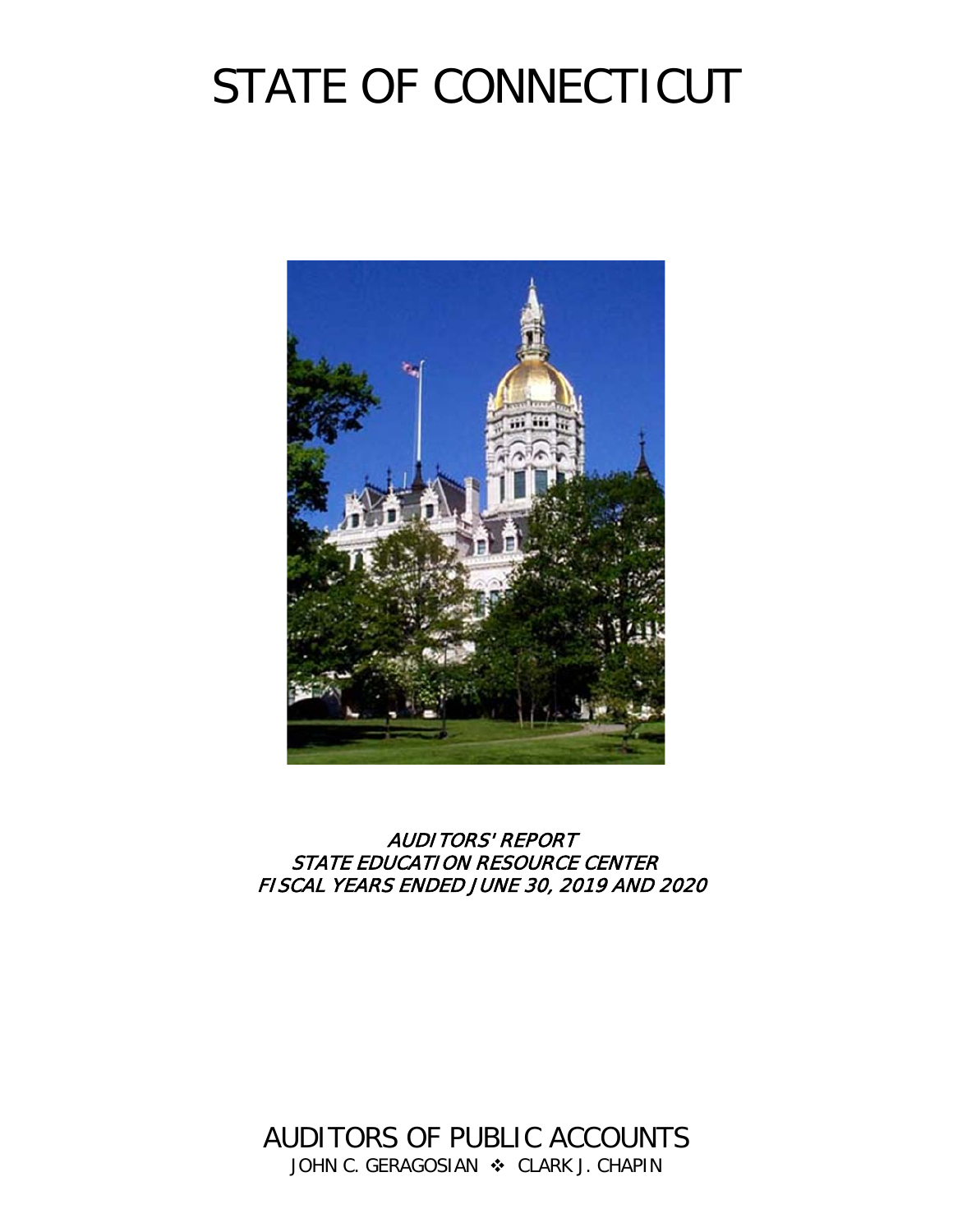| SERC Foundation, Inc. – Lack of Proper Accounting and Internal Control Issues 7<br>Lack of Performance Appraisal and Timely Submission to Human Resources  8 |
|--------------------------------------------------------------------------------------------------------------------------------------------------------------|
|                                                                                                                                                              |
|                                                                                                                                                              |
|                                                                                                                                                              |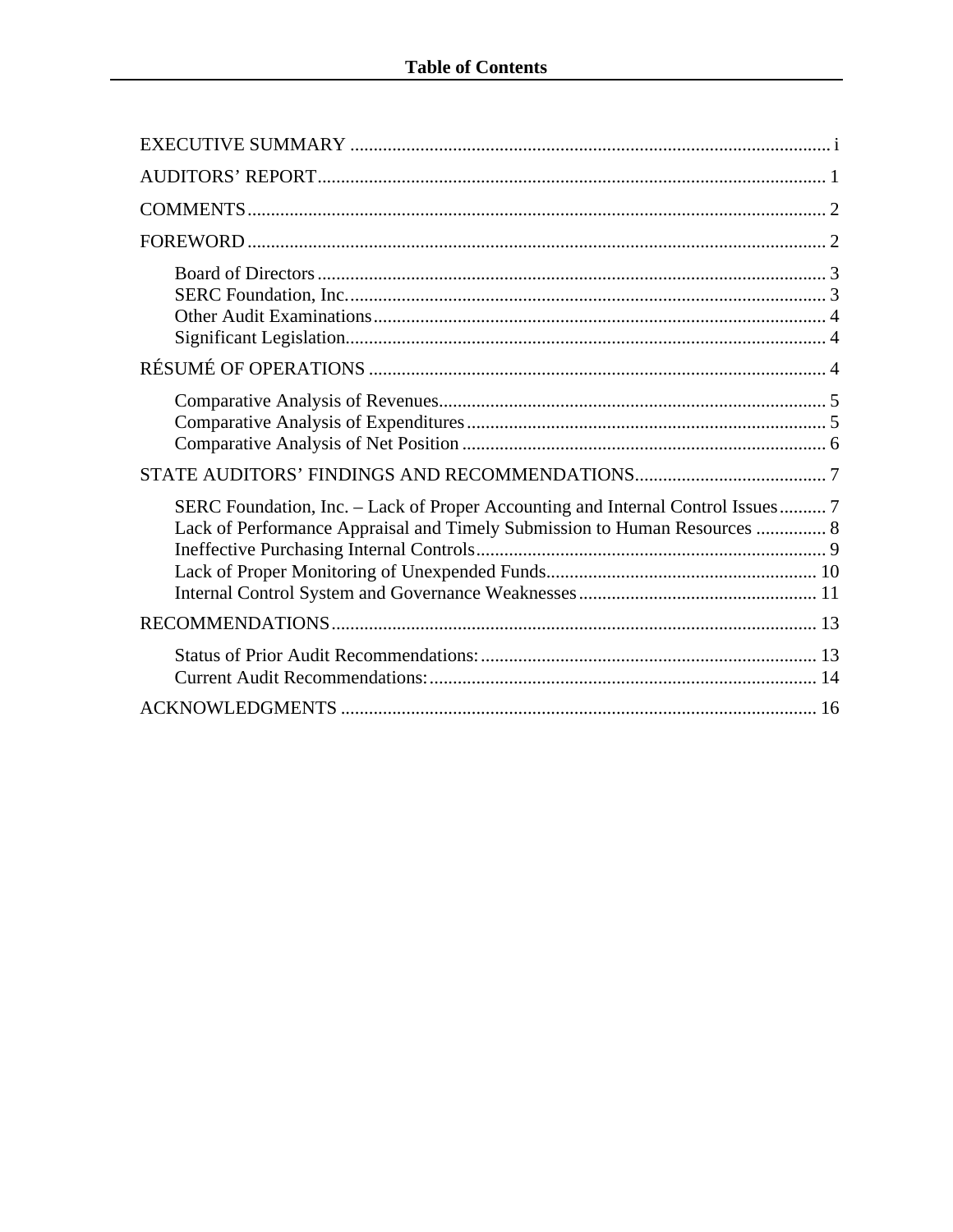# **March 29, 2022**

#### **EXECUTIVE SUMMARY**

<span id="page-2-0"></span>In accordance with the provisions of Section 2-90 of the Connecticut General Statutes, we have audited certain operations of the State Education Research Center (SERC) for the fiscal years ended June 30, 2019 and 2020. Our audit identified internal control deficiencies; instances of noncompliance with laws, regulations, and policies; and a need for improvement in practices and procedures that warrant the attention of management. The findings and recommendations are presented below:

| Page 7  | The SERC Foundation did not properly maintain its general ledger and misclassified<br>or did not include certain entries. The foundation did not have an audit for the fiscal<br>year ended June 30, 2019. Also, SERC did not comply with its bylaws and statutory<br>requirements and needs to clarify of the respective responsibilities in its written<br>agreement with the foundation. The State Education Resource Center should ensure<br>that the SERC Foundation financial information is accurately maintained and<br>presented, and that it complies with the foundation's bylaws and applicable statutory<br>requirements. SERC and the foundation should also clarify their responsibilities in<br>their memorandum of agreement. (Recommendation 1.) |
|---------|--------------------------------------------------------------------------------------------------------------------------------------------------------------------------------------------------------------------------------------------------------------------------------------------------------------------------------------------------------------------------------------------------------------------------------------------------------------------------------------------------------------------------------------------------------------------------------------------------------------------------------------------------------------------------------------------------------------------------------------------------------------------|
| Page 8  | SERC did not complete performance evaluations for one out of five employees<br>reviewed during the audited period. In addition, in three instances, supervisors did not<br>promptly submit completed performance appraisals to the human resources director to<br>include in the employees' personnel files. SERC should ensure that it completes annual<br>performance evaluations for all of its employees and that they are promptly included<br>in their personnel files. (Recommendation 2.)                                                                                                                                                                                                                                                                  |
| Page 9  | The SERC executive director did not always review and approve credit card<br>statements prior to payment. SERC should properly implement the purchasing and<br>credit card policies that are approved by its board of directors. (Recommendation 3.)                                                                                                                                                                                                                                                                                                                                                                                                                                                                                                               |
| Page 10 | SERC did not return \$783,332 in unexpended Connecticut State Board of Education<br>funds as of the June 30, 2020 fiscal year end as required by their memorandum of<br>agreement. (Recommendation 4.)                                                                                                                                                                                                                                                                                                                                                                                                                                                                                                                                                             |
| Page 11 | The SERC board of directors did not approve fiscal policies necessary to meet its<br>internal control objectives. Also, SERC did not comply with its annual statutory<br>reporting requirements. SERC should continue to develop and implement a<br>comprehensive internal control system that is appropriately documented and approved<br>by its board of directors. The internal control system should comply with the General<br>Statutes and the agency's operational objectives. (Recommendation 5.)                                                                                                                                                                                                                                                          |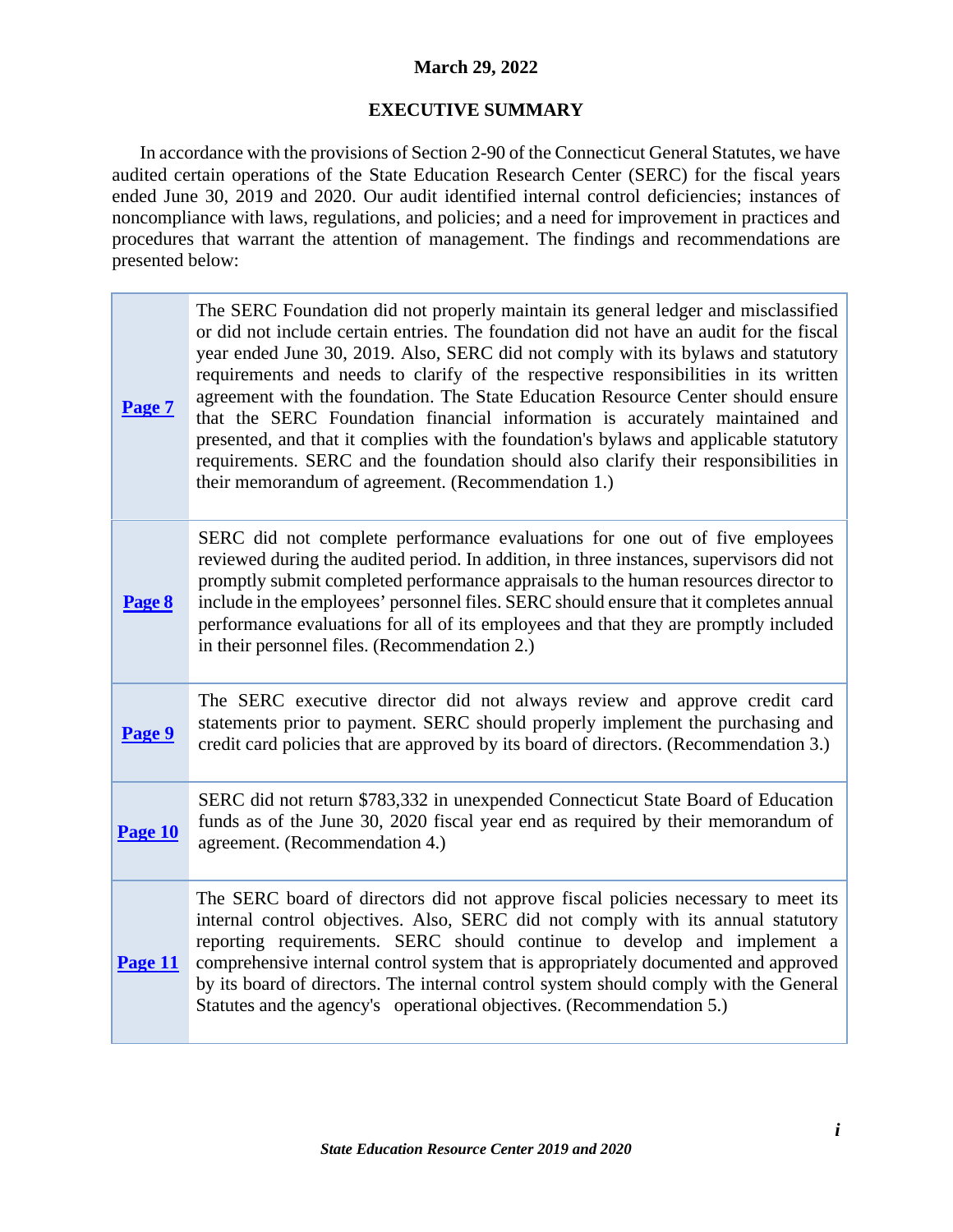# STATE OF CONNECTICUT



AUDITORS OF PUBLIC ACCOUNTS State Capitol JOHN C. GERAGOSIAN 210 Capitol Avenue CLARK J. CHAPIN Hartford, Connecticut 06106-1559

March 29, 2022

# **AUDITORS' REPORT STATE EDUCATION RESOURCE CENTER FISCAL YEARS ENDED JUNE 30, 2019 AND 2020**

<span id="page-3-0"></span>We have audited certain operations of the State Education Resource Center in fulfillment of our duties under Sections 1-122, 2-90 and 10-357b(c) of the Connecticut General Statutes. The scope of our audit included, but was not necessarily limited to, the fiscal years ended June 30, 2019 and 2020. The objectives of our audit were to:

- 1. Evaluate the center's internal controls over significant management and financial functions;
- 2. Evaluate the center's compliance with policies and procedures internal to the center or promulgated by other state agencies, as well as certain legal provisions; and
- 3. Evaluate the effectiveness, economy, and efficiency of certain management practices and operations, including certain financial transactions.

Our methodology included reviewing written policies and procedures, financial records, minutes of meetings, and other pertinent documents; interviewing various personnel of the center; and testing selected transactions. Our testing was not designed to project to a population unless specifically stated. We obtained an understanding of internal controls that we deemed significant within the context of the audit objectives and assessed whether such controls have been properly designed and placed in operation. We tested certain of those controls to obtain evidence regarding the effectiveness of their design and operation. We also obtained an understanding of legal provisions that are significant within the context of the audit objectives, and we assessed the risk that illegal acts, including fraud, and violations of contracts, grant agreements, or other legal provisions could occur. Based on that risk assessment, we designed and performed procedures to provide reasonable assurance of detecting instances of noncompliance significant to those provisions.

We conducted this performance audit in accordance with generally accepted government auditing standards. Those standards require that we plan and perform the audit to obtain sufficient, appropriate evidence to provide a reasonable basis for our findings and conclusions based on our audit objectives. We believe that the evidence obtained provides a reasonable basis for our findings and conclusions based on our audit objectives.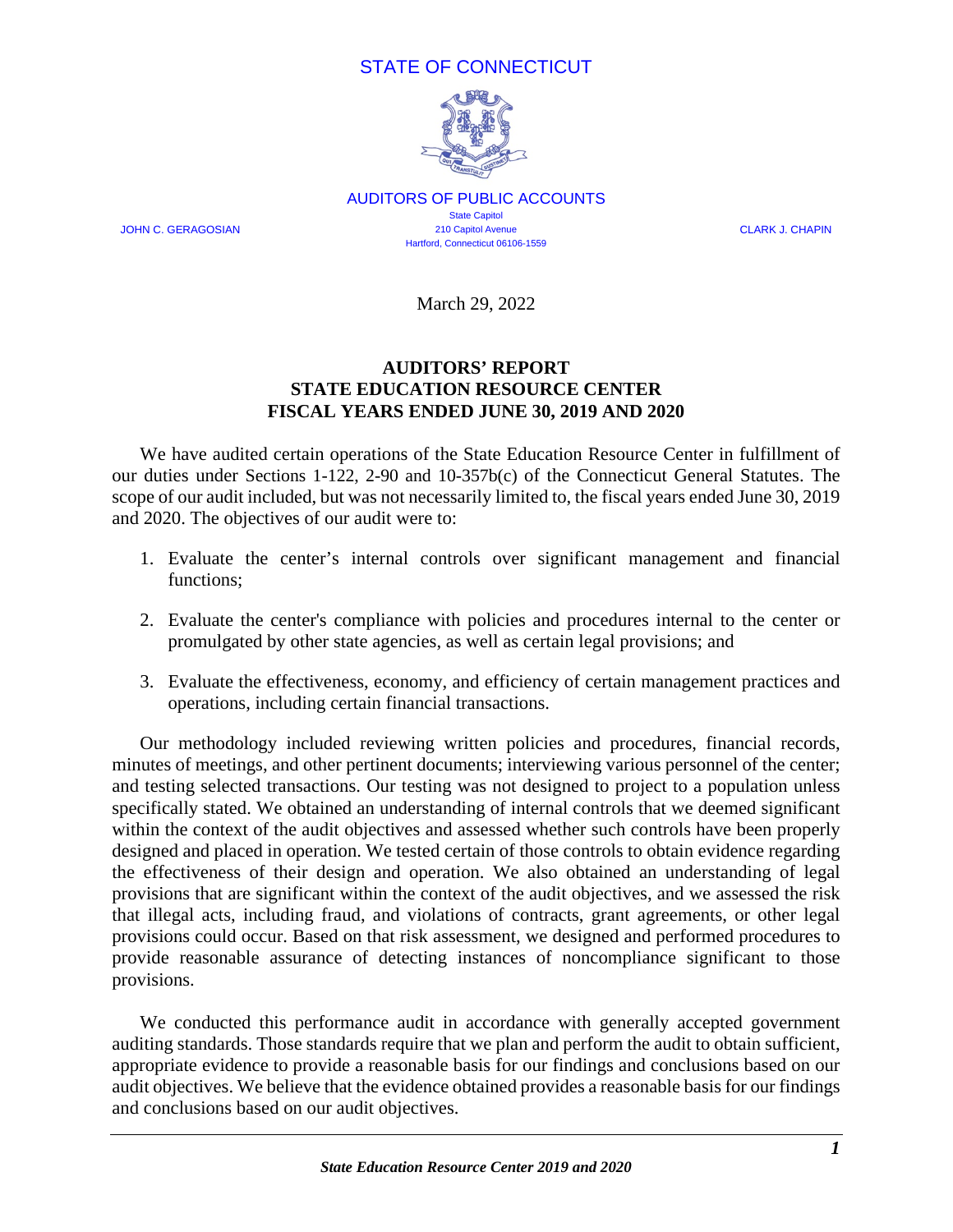The accompanying Résumé of Operations is presented for informational purposes. This information was obtained from various available sources including, but not limited to, the department's management and the state's information systems, and was not subjected to the procedures applied in our audit of the department. For the areas audited, we:

- 1. Identified deficiencies in internal controls;
- 2. Identified apparent non-compliance with laws, regulations, contracts and grant agreements, policies, and procedures; and
- 3. Identified a need for improvement in management practices and procedures that we deemed to be reportable.

The State Auditors' Findings and Recommendations section of this report presents findings arising from our audit of the State Education Resource Center.

#### **COMMENTS**

#### <span id="page-4-1"></span><span id="page-4-0"></span>**FOREWORD**

The state established the State Education Resource Center (SERC) in 1969 (formerly the Special Education Resource Center) to address requirements in the Education of the Handicapped Act. Subsequently, the General Assembly enacted Sections 10-4q and 10-76n of the General Statutes, placing requirements on the State Board of Education (SBE) and the State Department of Education (SDE) related to the operation of SERC and the activities it may perform.

SERC operates under the provisions of Chapter 179a, Sections 10-357a through 10-357g, of the General Statutes as a body politic and corporate, constituting a public instrumentality and political subdivision of the state of Connecticut established and created to be a public educational authority acting on behalf of the state.

The duties of SERC are to assist the State Board of Education in the provision of programs and activities that promote educational equity and excellence. The assistance is limited to: training, technical assistance and professional development for local and regional boards of education, school leaders, teachers, families, and community partners in the form of seminars, publications, site visits, on-line content and other appropriate means; maintaining a state education resource center library; publication of technical materials; research and evaluation; and writing, managing, administering, and coordinating grants. In addition, SERC may support early childhood education programs and activities, in collaboration with the Office of Early Childhood, to improve school and district academic performance and close achievement gaps between socioeconomic subgroups.

The SERC board of directors appointed Ingrid Canady executive director on October 12, 2016, and she continues to serve in that capacity.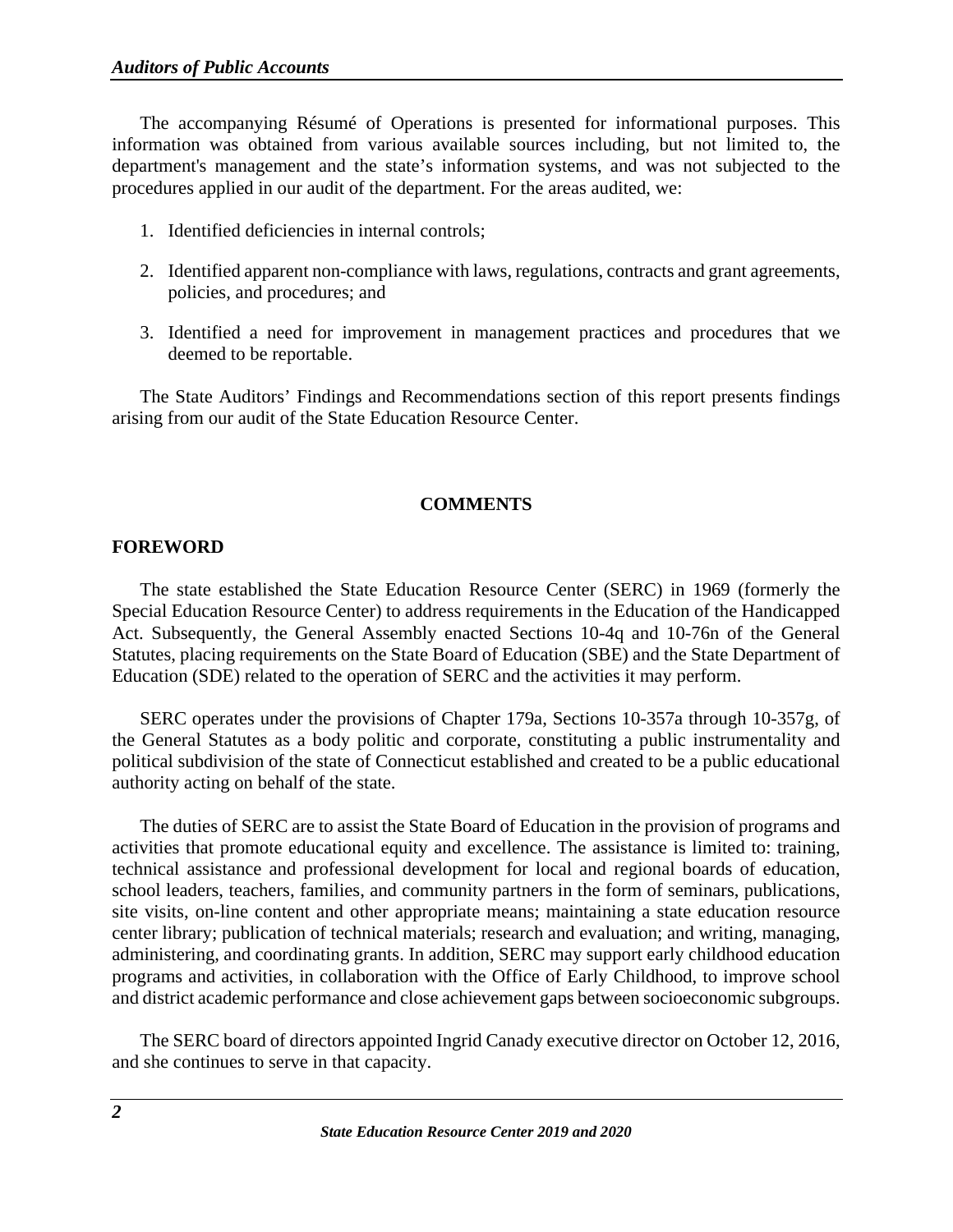#### <span id="page-5-0"></span>**Board of Directors**

Section 10-357a of the General Statutes established SERC and created a 13-member board of directors charged with its oversight. The board consists of four members appointed by the Governor, two appointed by the State Board of Education, and one each appointed by the president pro tempore of the Senate, majority leader of the Senate, minority leader of the Senate, speaker of the House of Representatives, majority leader of the House of Representatives, minority leader of the House of Representatives, and the Commissioner of Education. The Governor appoints the chairperson of the board from among the members with the advice and consent of the General Assembly.

The SERC board of directors consisted of the following, as of June 30, 2020:

- George A. Coleman, Chairperson
- Erin D. Benham
- Elizabeth Brown
- Jeffrey Leake
- Richard J. Porth, Jr.
- Dr. Agnes Quinones
- Charlene Russell-Tucker
- Thomas R. Swan
- Brittney Yancy

The board has four vacancies.

Dr. Salvatore Menzo and Samaia Hernandez Mounds also served on the board during the audited period.

# <span id="page-5-1"></span>**SERC Foundation, Inc.**

The SERC Foundation was established as a  $501(c)(3)$  organization under the United States Internal Revenue Service tax code, effective January 20, 2016. The foundation allows SERC to raise tax-deductible donations as an alternative funding source. SERC and the foundation entered into a memorandum of agreement in July 2019 to clarify their relationship. The agreement appoints two SERC board members to the foundation's board and requires the foundation to provide reports of its programmatic and financial activities to the SERC board of directors. SERC's fiscal department is responsible for foundation accounting, as the foundation has no paid employees and does not maintain its own accounting system.

The foundation's board of directors consisted of the following members, as of June 30, 2020:

- Jeffrey Leak, Chairperson of Foundation Board and a SERC board member
- George A. Coleman, SERC Board of Directors Chairperson
- Marilyn Calderon
- Paul F. Flinter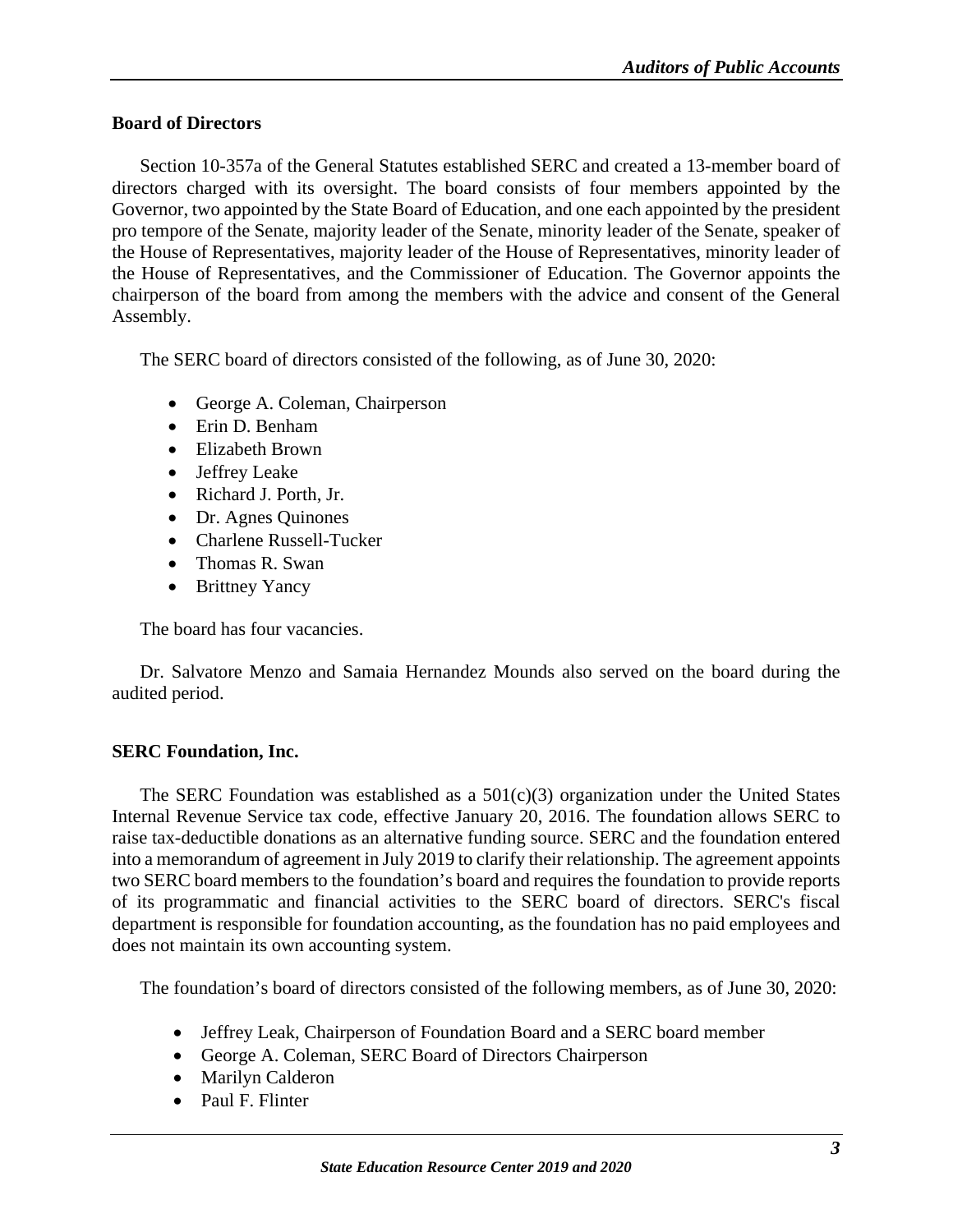- Jessica Sager
- Deborah Stanley-McAulay
- Ex Officio Member Ingrid Canady, SERC Executive Director
- Ex Officio Member Wendy Waithe Simmons, Director of SERC Foundation

SERC has the ability to exercise significant influence over the foundation due to the interrelationship of the boards.

# <span id="page-6-0"></span>**Other Audit Examinations**

Independent public accountants (IPA) audited SERC's financial statements and conducted federal and state single audits for the fiscal years under review. The IPA issued an unmodified opinion on the financial statements and single audit and reported no material weaknesses in internal controls.

# <span id="page-6-1"></span>**Significant Legislation**

**Public Act 19-12 (Section 3)**, effective July 1, 2019, required SERC to develop a one-credit high school course in black and Latino studies. In developing such course, SERC could utilize existing and appropriate public and private materials, personnel, and other resources, including, but not limited to, persons and organizations with subject matter expertise in African American, black, Puerto Rican or Latino studies.

# <span id="page-6-2"></span>**RÉSUMÉ OF OPERATIONS**

The State Department of Education (SDE) provided over 80% of SERC's funding during the period through federal and state grants, a majority of which was for the federal Individuals with Disabilities Education Act (IDEA) grant. IDEA, which provides education resources for children with disabilities, funds numerous educational initiatives at SERC, including the educational library. The library is a comprehensive resource center that contains current collections of research, reference, and instructional material on education and social services. This free, public lending library assists Connecticut education professionals, college/university students, families, and community members in achieving positive educational and life outcomes for all learners.

SERC's other significant educational initiatives include:

• School Climate Transformation Grant (SCTG) – The School Climate Transformation Grant is a federally funded initiative which SERC administered on the behalf of the State Department of Education to provide schools with on-site, job-embedded training and technical assistance in implementing Connecticut's Positive Behavioral Interventions and Supports program. The 2018-2019 fiscal year marked the last full school year of the grant. However, the state requested and received a nine-month extension for grant activities through June 30, 2020.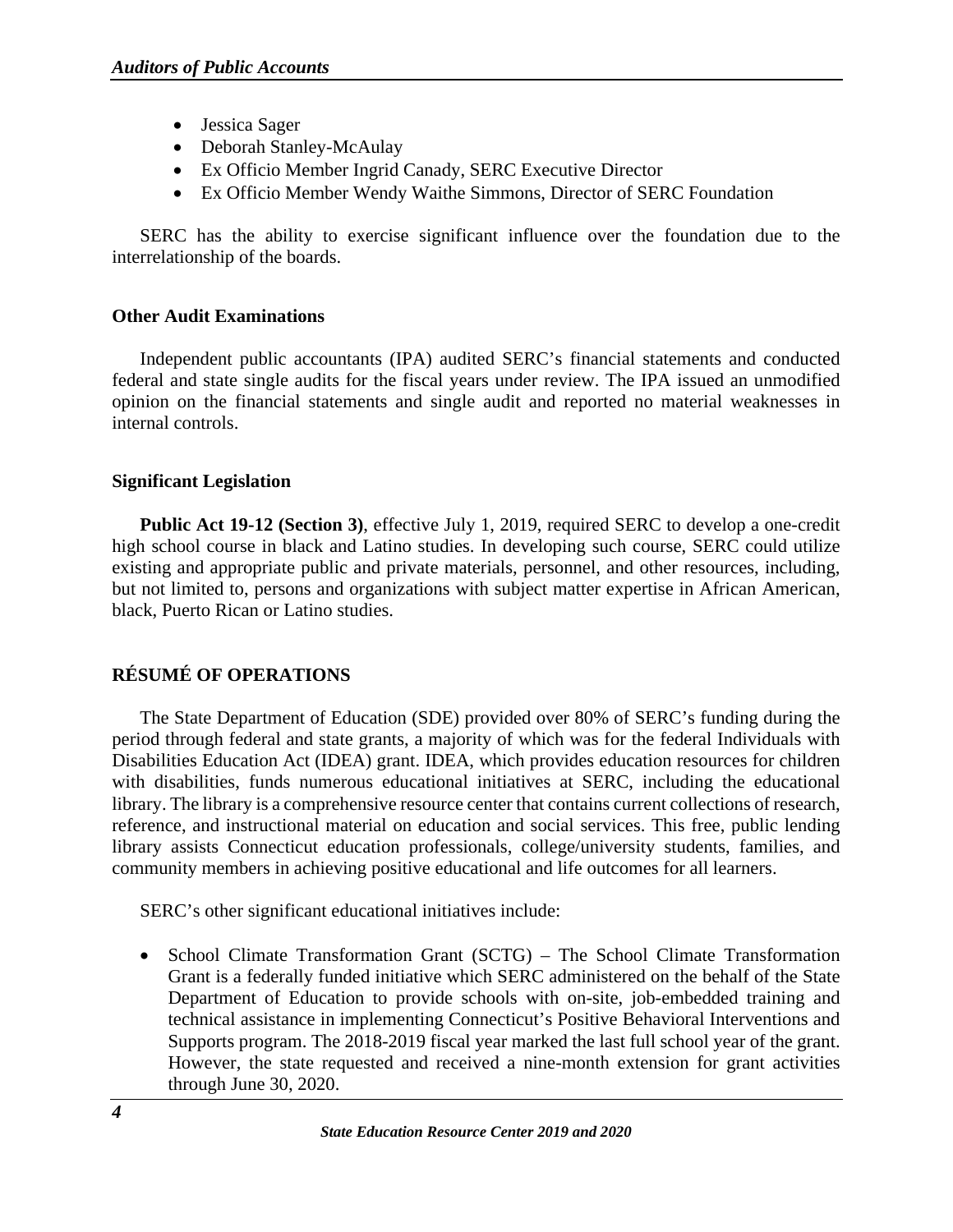- Opioid Grant The Opioid Grant is a federally funded initiative which SERC administered on behalf of the Department of Mental Health and Addiction Services (DMHAS) to bring stakeholders together in opioid misuse prevention efforts, and to develop programmatic professional support systems. The grant is also intended to build the capacity of school leaders to monitor, support, and consistently implement new learning.
- Service Contracts with Local Education Agencies (LEA) SERC contracts with LEA to provide training and technical assistance. These service contracts account for approximately 6% of SERC's revenue, and provide funding that is independent of federal and state grants.

We performed a comparative analysis of SERC revenue, expenditures and net position based on amounts presented in SERC's audited financial statements for the fiscal years ended June 30, 2019 and 2020.

#### <span id="page-7-0"></span>**Comparative Analysis of Revenues**

SERC's operations are financially dependent on federal and state grants, primarily funded by SDE, which account for the majority of SERC's revenues and are the most significant economic factor that can impact its operations. A summary of SERC revenues by category follows:

|                                 | <b>Fiscal Year Ended June 30,</b> |             |             |
|---------------------------------|-----------------------------------|-------------|-------------|
| <b>Revenue Category</b>         | 2020                              | 2019        | 2018        |
| <b>Federal and State Grants</b> | \$5,100,722                       | \$4,336,429 | \$4,572,129 |
| <b>On-Behalf Amount</b>         | 33,371                            | 32,866      | 88,470      |
| Intergovernmental               | 5,134,093                         | 4,369,295   | 4,660,599   |
| <b>Charges for Services</b>     | 701,454                           | 615,835     | 771,407     |
| <b>Private Funding</b>          |                                   |             | 46,215      |
| <b>Interest Income</b>          | 4,626                             | 3,636       | 2,756       |
| Other                           | 2,461                             | 2,258       | 12,591      |
| <b>Total Revenues</b>           | \$5,842,634                       | \$4,991,024 | \$5,493,568 |

<span id="page-7-1"></span>On-behalf amounts represent contributions paid by the state for SERC employees participating in the Connecticut State Teachers' Retirement System. Charges for services represent revenue from contracted services provided to local school districts and fees paid by participants attending SERC-funded events.

#### **Comparative Analysis of Expenditures**

SERC primarily makes expenditures pursuant to federal, state, and private restrictions on grant revenue. Revenue generated from charges for services is unrestricted and the related expenditures are subject only to approval by the SERC board of directors. A summary of expenditures by category follows: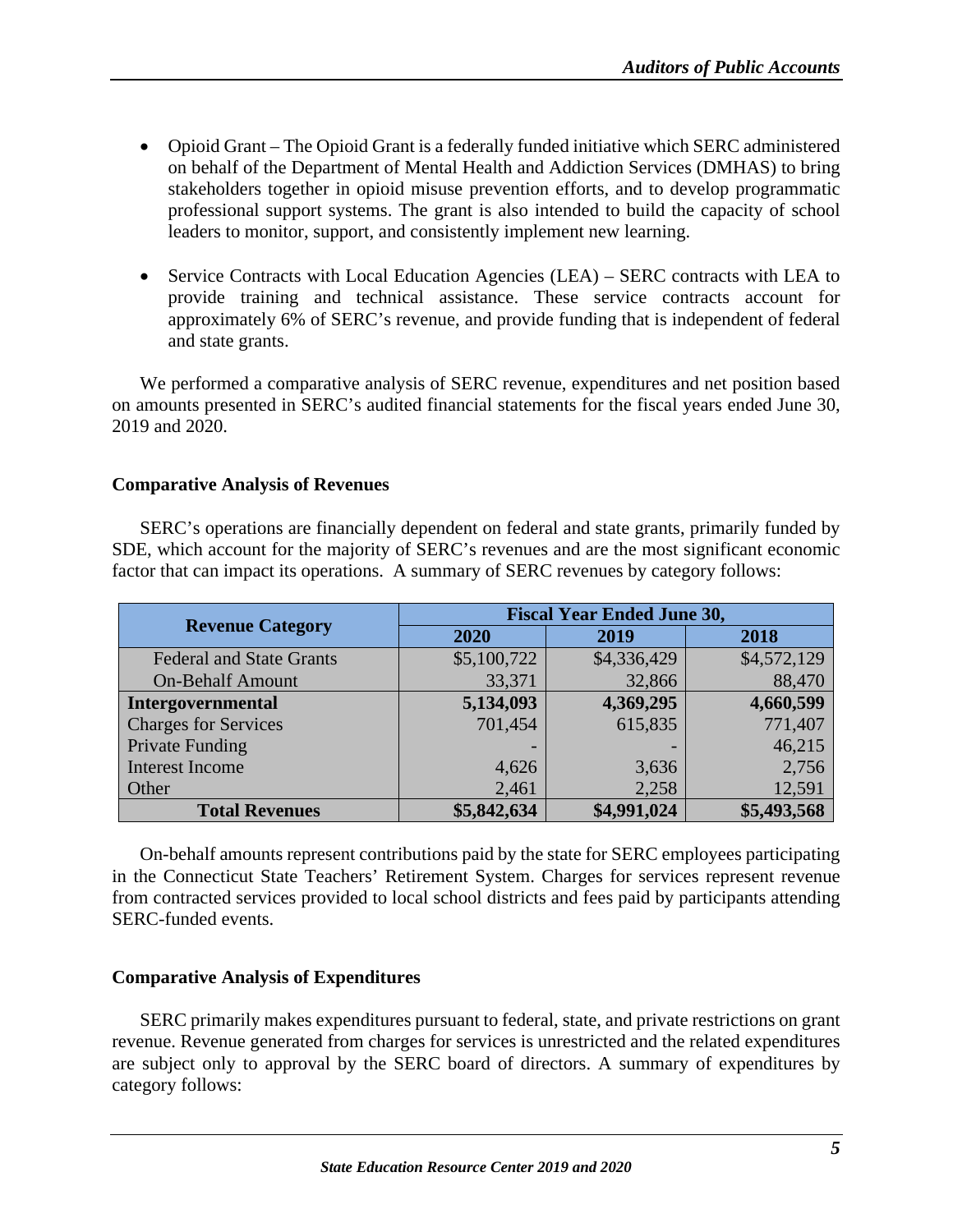|                                   | <b>Fiscal Year Ended June 30,</b> |             |             |
|-----------------------------------|-----------------------------------|-------------|-------------|
| <b>Expenditure Category</b>       | 2020                              | 2019        | 2018        |
| <b>Salaries</b>                   | \$3,170,934                       | \$2,732,079 | \$3,657,664 |
| <b>Employee Benefits</b>          | 746,122                           | 621,693     | 914,164     |
| Programs and Events               | 941,620                           | 711,703     | 629,975     |
| <b>External Contract Services</b> | 283,674                           | 77,008      | 71,581      |
| Occupancy                         | 212,395                           | 209,482     | 238,034     |
| Technology                        | 86,140                            | 102,669     | 66,789      |
| Professional Services/Insurance   | 97,843                            | 110,275     | 252,555     |
| Travel                            | 57,320                            | 62,671      | 56,964      |
| Library                           |                                   | 1,312       | 20,677      |
| <b>Professional Development</b>   | 22,110                            | 9,496       | 2,947       |
| Marketing                         | 20,913                            | 1,416       | 14,375      |
| <b>Office Supplies</b>            | 17,300                            | 20,014      | 8,070       |
| Other                             | 41,826                            | 19,981      | 37,183      |
| Depreciation                      | 30,998                            | 29,395      | 30,572      |
| <b>Total Expenditures</b>         | \$5,729,195                       | \$4,709,194 | \$6,001,550 |

# <span id="page-8-0"></span>**Comparative Analysis of Net Position**

Over time, net position may serve as a useful indicator of SERC's financial position. SERC uses unrestricted net position to meet ongoing obligations to its employees and creditors. The remaining balance is its investment in capital assets (e.g., furniture, equipment, and computer equipment). A summary of SERC's net position follows:

|                                  | <b>Fiscal Year Ended June 30,</b> |             |             |
|----------------------------------|-----------------------------------|-------------|-------------|
|                                  | 2020                              | 2019        | 2018        |
| <b>Current Assets</b>            | \$3,359,534                       | \$2,211,559 | \$2,309,223 |
| Capital Assets (Net)             | 232,369                           | 254,573     | 281,629     |
| <b>Total Assets</b>              | 3,591,903                         | 2,466,132   | 2,590,852   |
| <b>Current Liabilities</b>       | 1,889,425                         | 898,665     | 1,289,604   |
| <b>Noncurrent Liabilities</b>    | 71,373                            | 49,801      | 65,412      |
| <b>Totals liabilities</b>        | 1,960,798                         | 948,466     | 1,355,016   |
| Net Position:                    |                                   |             |             |
| Net Investment in Capital Assets | 232,369                           | 254,573     | 281,629     |
| Unrestricted                     | 1,398,736                         | 1,263,093   | 954,207     |
| <b>Total Net Position</b>        | \$1,631,105                       | \$1,517,666 | \$1,235,836 |

SERC's assets exceeded its liabilities at the close of each fiscal year. The increases in net position were due primarily to a reduction in salaries and employee benefits in the fiscal year ended June 30, 2019, and additional grant funding in the fiscal year ended June 30, 2020.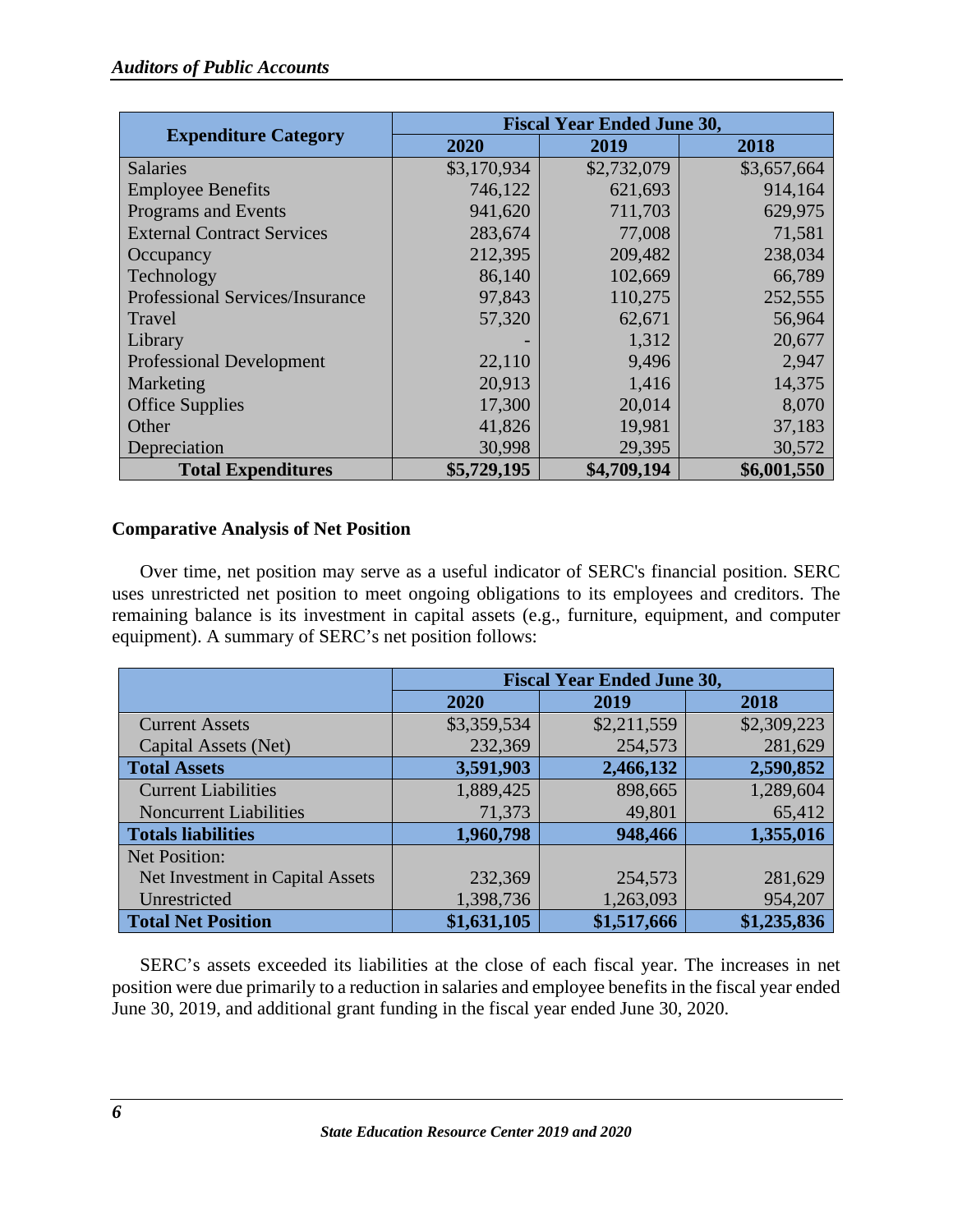# **STATE AUDITORS' FINDINGS AND RECOMMENDATIONS**

<span id="page-9-0"></span>Our examination of the records of the State Education Resource Center disclosed the following five recommendations of which three have been repeated from the previous audit:

#### <span id="page-9-1"></span>**SERC Foundation, Inc. – Lack of Proper Accounting and Internal Control Issues**

- *Background:* The SERC Foundation is a 501(c)(3) non-profit organization established to support the programs, services, mission, and vision of the State Education Resource Center (SERC). The foundation raises funds to initiate and maintain projects. The foundation uses SERC employees to staff and manage these projects, and reimburses SERC for its staff in accordance with a memorandum of agreement.
- *Criteria:* Section 4-37f(7) of the General Statutes requires foundations to use generally accepted accounting principles (GAAP) in their financial recordkeeping and reporting. Furthermore, Section 4-37f(8) requires foundations to provide a copy of each completed audit report to the executive authority of the state agency and the Attorney General.

Article V, Section 4 of the SERC Foundation, Inc. bylaws requires its books and records to be audited in accordance with standard accounting practices at the close of each fiscal year.

Sound business practice dictates that contracts be properly completed, fully executed, and that the terms and conditions adequately describe the responsibilities of each party.

*Condition*: The SERC Foundation did not properly maintain its general ledger and misclassified or did not include certain entries. The foundation did not have an audit for the fiscal year ended June 30, 2019. The foundation reported \$108,365 in revenue on its IRS Form 990 for the fiscal year 2019. As a result of a 2020 independent audit, the foundation made a \$120,540 adjustment to its Internal Revenue Service's Form 990 so it would agree with its independent auditors' report.

> SERC was unable to determine or provide documentation to show its inkind contribution amount to support of the foundation for the fiscal year ended June 30, 2019.

> The SERC Foundation did not provide a copy of its independent auditors' report for the fiscal year ended June 30, 2020 to the Attorney General.

> The memorandum of agreement (MOA) between SERC and the SERC Foundation identifies SERC as the main source of funding for the general operations of the foundation. However, the MOA does not address the use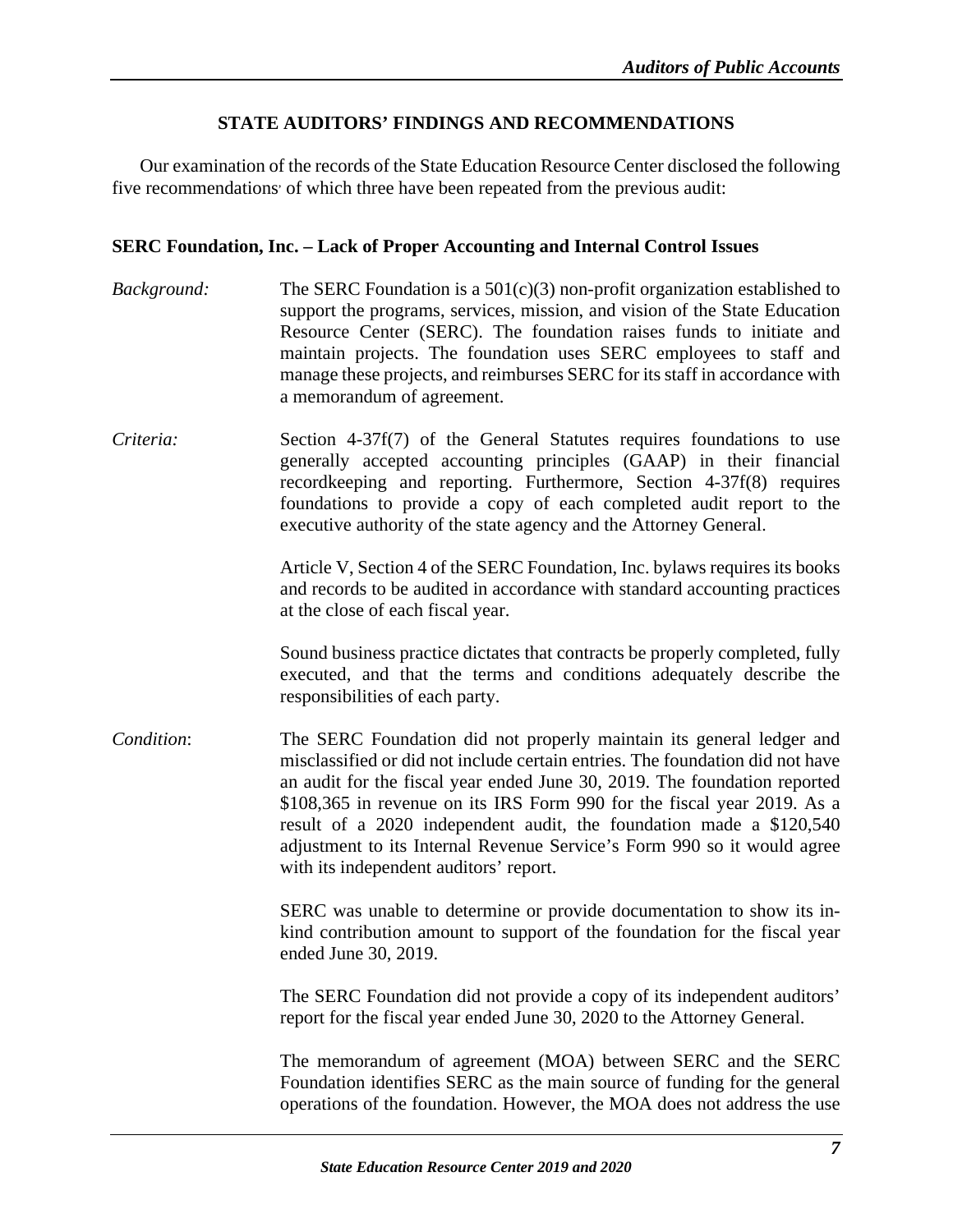of SERC's facilities and resources, require the foundation to reimburse SERC for foundation-related operational expenses, or provide procedures in the event the foundation dissolves.

- *Effect:* There is reduced assurance that funds are properly accounted for when financial information is not accurately maintained, and required audits are not conducted. Also, there is diminished oversight if SERC does not submit its required independent auditors' report.
- *Cause:* Administrative changes at SERC contributed to the conditions. Also, SERC does not believe it was required to submit a copy of the foundation's audit to the Attorney General.
- *Prior Audit Finding*: This finding has been previously reported in the last report covering the fiscal years ended June 30, 2018 through 2019.
- *Recommendation:* The State Education Resource Center should ensure that the SERC Foundation's financial information is accurately maintained and presented, and that it complies with the foundation's bylaws and applicable statutory requirements. SERC and the foundation should also clarify their responsibilities in their memorandum of agreement. (See Recommendation 1.)
- *Agency Response:* "SERC agrees with this finding. This was the first year SERC Foundation, Inc. was audited by an external accounting firm. This finding was the result of the audit performed by PKF O'Connor Davies, LLP. As a result of the external audit, a one-time adjustment was made of \$120,540 to recognize revenue related to a Foundation grant and how it was recorded."

#### <span id="page-10-0"></span>**Lack of Performance Appraisal and Timely Submission to Human Resources**

*Criteria:* The State Education Resource Center Employee Handbook requires that supervisors document written performance evaluations of employees annually through the Performance Evaluation Rubric, as aligned with Annual Performance Goals and a Plan for Professional Learning.

> Good business practice dictates that performance appraisals should be included in an employee permanent personnel file within a reasonable period.

*Condition:* SERC did not complete performance appraisals for one out of five employees reviewed during the audited period. In addition, in three instances, supervisors submitted the completed appraisals to the human resources director to include in each employees' personnel files 28 and 17 months late.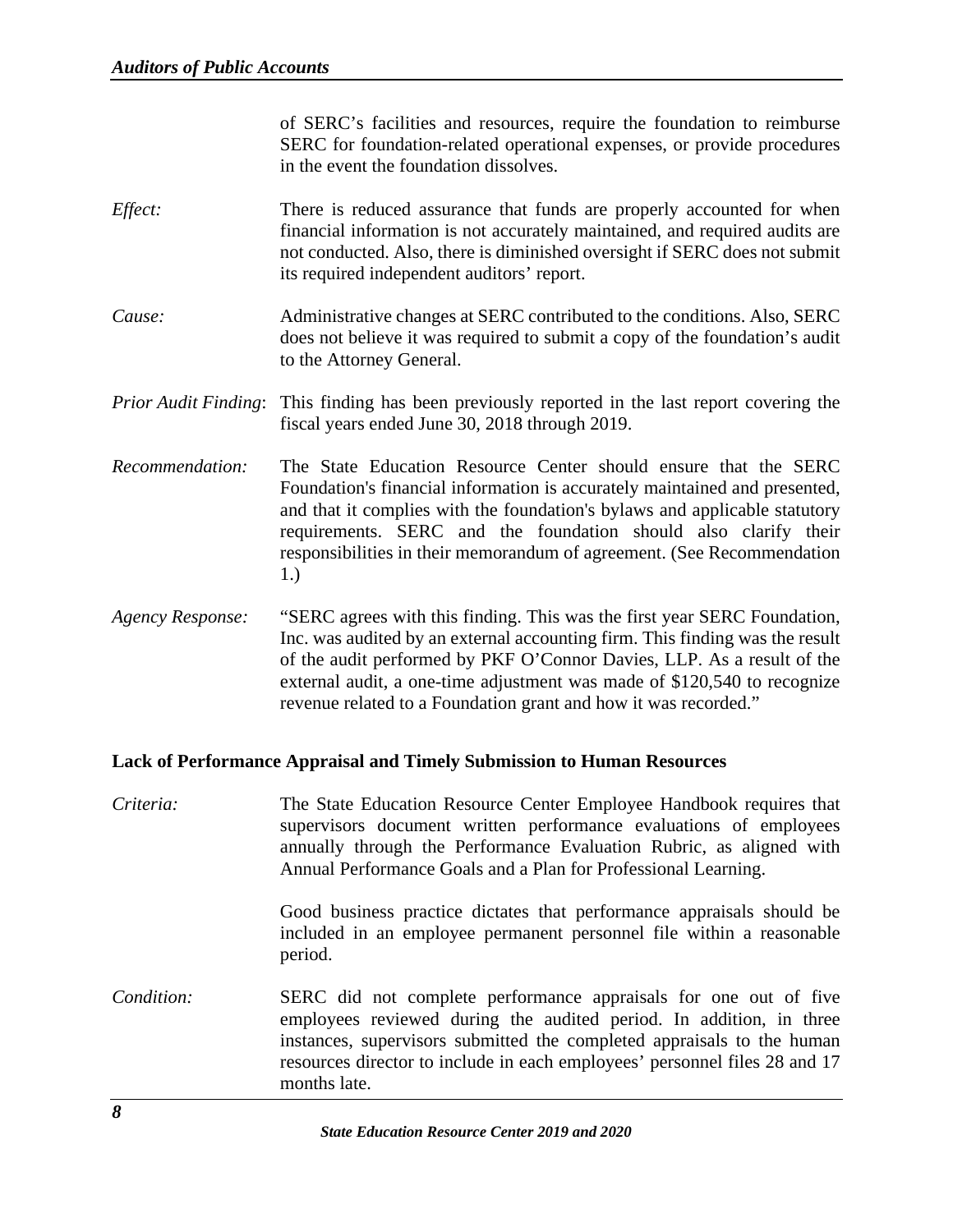| Effect:          | SERC did not provide an employee with any performance feedback. The<br>failure to promptly file performance appraisals could reduce their<br>usefulness for managers deciding on promotions or other personnel actions.                                                                                                                                                 |
|------------------|-------------------------------------------------------------------------------------------------------------------------------------------------------------------------------------------------------------------------------------------------------------------------------------------------------------------------------------------------------------------------|
| Cause:           | SERC informed us that it kept the employees' appraisals in their direct<br>supervisor's office because of the pandemic. Also, a lack of proper<br>management oversight contributed to the condition.                                                                                                                                                                    |
|                  | <i>Prior Audit Finding:</i> This finding has not been previously reported.                                                                                                                                                                                                                                                                                              |
| Recommendation:  | The State Education Resource Center should ensure that it completes annual<br>performance appraisals for all its employees and that they are promptly<br>included in their personnel files. (See Recommendation 2.)                                                                                                                                                     |
| Agency Response: | "The State Education Resource Center is in agreement with this finding.<br>SERC will ensure annual performance appraisals are completed for all<br>employees and provided to the human resources department in a timely<br>fashion, even during transitional or uncertain periods. This lack of control<br>or oversight resulted from remote work during the pandemic." |

# <span id="page-11-0"></span>**Ineffective Purchasing Internal Controls**

| Criteria:       | The State Education Resource Center established credit card procedures<br>require the requestor and supervisor to approve individual transactions. The<br>executive director must then review and approve all transactions and<br>authorize payment of the monthly statements. |
|-----------------|--------------------------------------------------------------------------------------------------------------------------------------------------------------------------------------------------------------------------------------------------------------------------------|
| Condition:      | We reviewed eight credit card statements and found one instance in which<br>the executive director did not approve the statement before payment, and<br>two instances in which the statements were approved after they had been<br>paid.                                       |
| Context:        | The three monthly statements totaled \$13,811.                                                                                                                                                                                                                                 |
| Effect:         | Untimely monitoring of credit card statements reduces the assurance that<br>SERC detects inappropriate or fraudulent payments prior to payment.                                                                                                                                |
| Cause:          | SERC pays their monthly credit card statement using automatic payments.                                                                                                                                                                                                        |
|                 | <i>Prior Audit Finding:</i> This finding has been previously reported in the last two audit reports<br>covering the fiscal years ended June 30, 2015 to 2018.                                                                                                                  |
| Recommendation: | The State Education Resource Center should properly implement the<br>purchasing and credit card policies that have been approved by its board of<br>directors. (See Recommendation 3.)                                                                                         |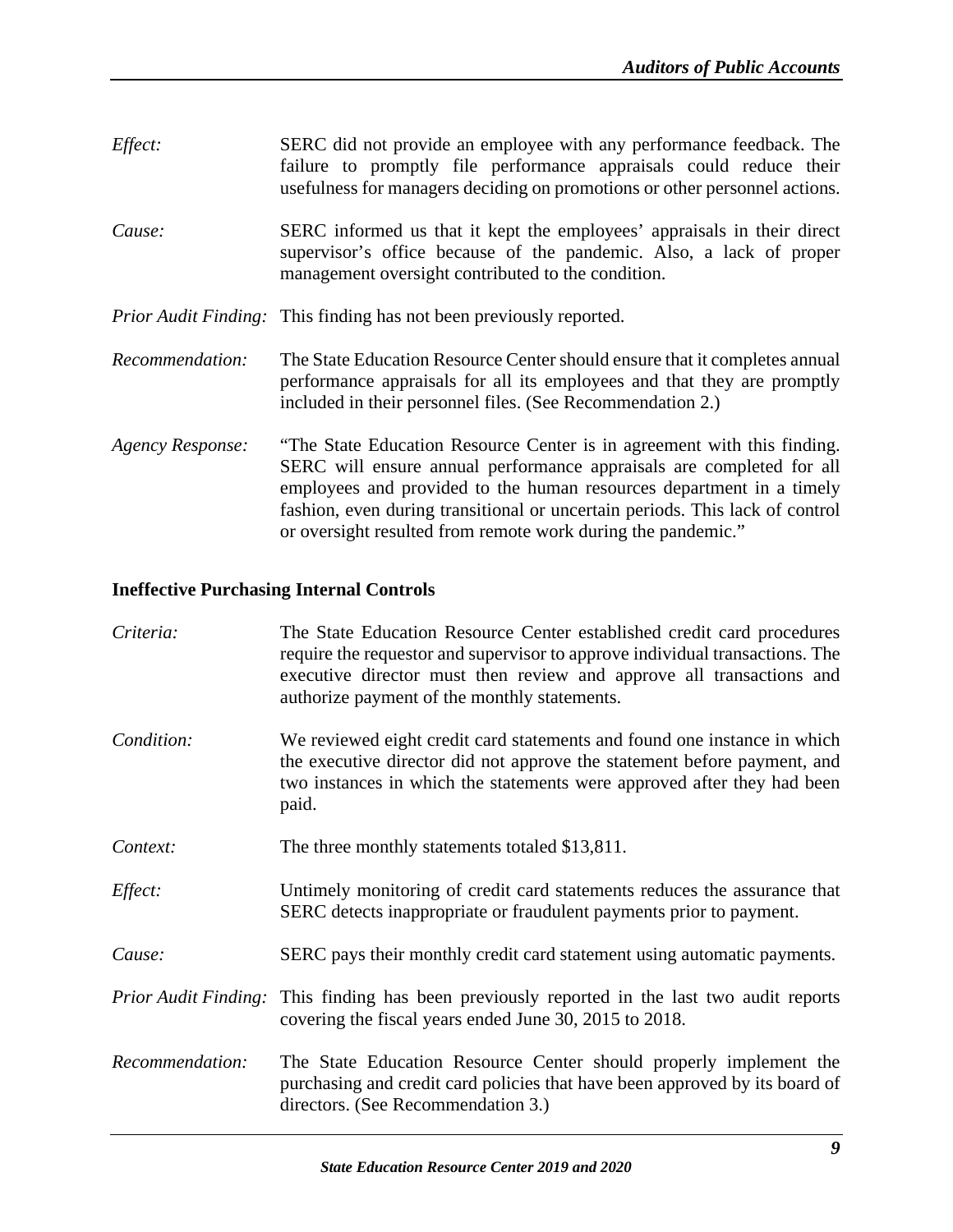*Agency Response:* "The State Education Resource Center is in agreement with this finding. The agency recognizes there was an instance where the Executive Director did not approve the credit card statement prior to the payment being made and two instances where the statements were approved after payment was made. These instances occurred during the transition phase of the remote work environment. However, the agency did follow proper protocol by obtaining all credit card approval signatures for transactions prior to payments being made. The agency will correct this finding for all subsequent statements."

#### <span id="page-12-0"></span>**Lack of Proper Monitoring of Unexpended Funds**

*Criteria:* The memorandum of agreement between the Connecticut State Board of Education (CSBE) and the State Education Resource Center (SERC) includes a provision that SERC should return any unexpended funds to CSBE within sixty days after each fiscal year. *Condition:* SERC did not return \$783,332 in unexpended CSBE funds as of the June 30, 2020 fiscal year end as required by the agreement. This amount included funds for the Individuals with Disabilities Education Act (IDEA), and African American, black, Puerto Rican, or Latino studies programs. *Effect:* A lack of compliance with the memorandum of agreement may result in SERC losing future CSBE funding. *Cause:* There was a lack of proper administrative oversight. *Prior Audit Finding:* This finding has not been previously reported. *Recommendation:* The State Education Resource Center should ensure that unexpended funds are appropriately returned to the Connecticut State Board of Education in accordance with their memorandum of agreement. (See Recommendation 4.) *Agency Response: "*The State Education Resource Center is not in agreement with this finding. The Executive Director has confirmation emails stating there are carryover funds for fiscal year 2020. The MOA states carryover can be approved by the Department. In addition, the agency became aware form ED141 was not filed with the State of CT through this finding. Form ED141 has been prepared and is currently being reviewed before its submission. All subsequent years will be prepared and submitted. SERC is in the process of preparing a time sensitive checklist to adhere to all filing requirements*."*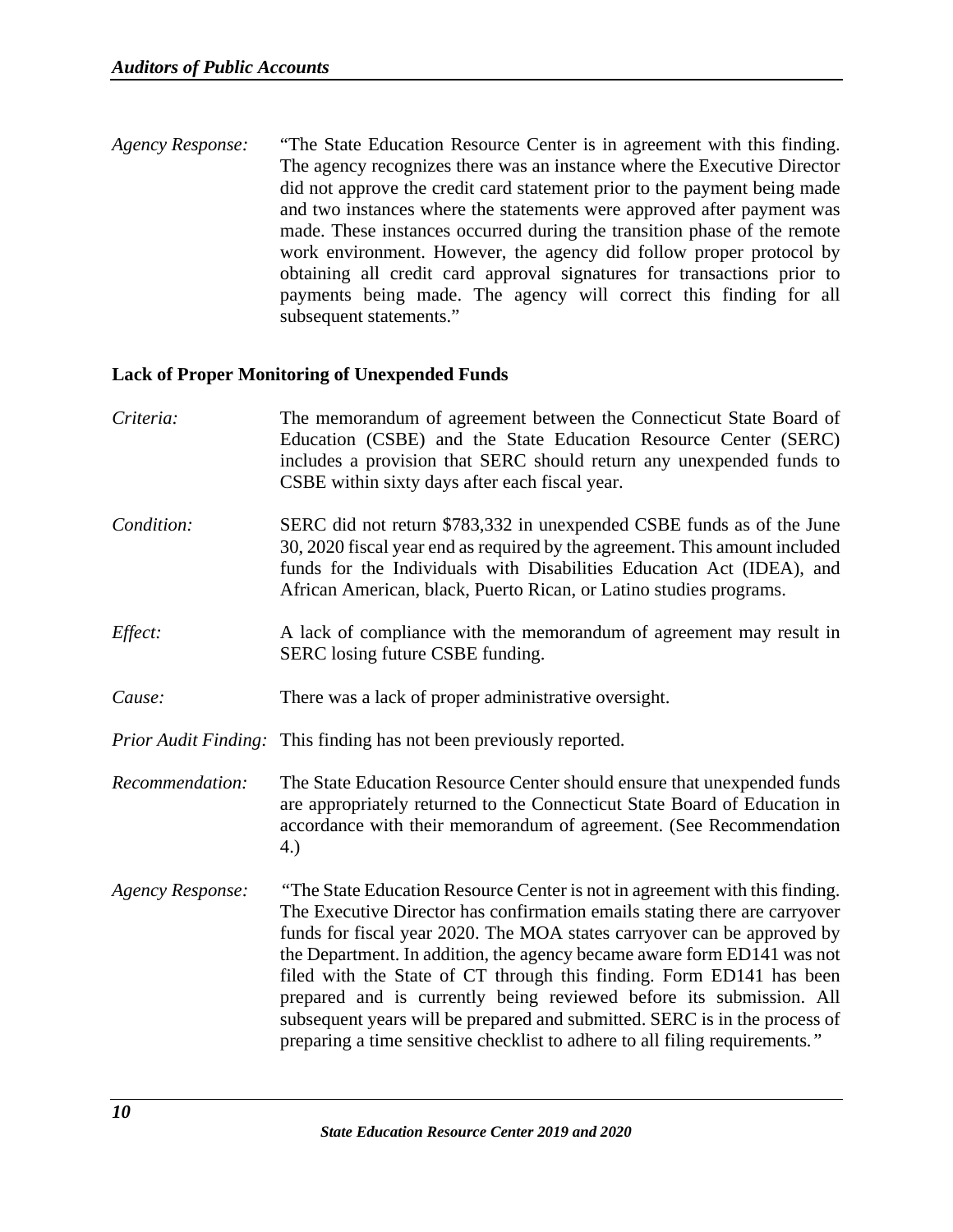<span id="page-13-0"></span>*Auditors' Concluding Comment:* It appears as if SERC did not receive CSBE approval to carryover its unspent funds in fiscal year 2020. **Internal Control System and Governance Weaknesses** *Criteria:* The United States Government Accountability Office's Standards for Internal Control in the Federal Government, defines an internal control system as a process effected by an entity's oversight body, management, and other personnel that provides reasonable assurance that the entity will achieve its objectives. Documentation of internal controls is required to ensure effective design and implementation. Section 1-123(a) of the General Statutes requires SERC to annually submit a report to the Governor and the Auditors of Public Accounts that includes specific information on the fiscal operations and personnel matters of the center during the fiscal year. Section 10-357c of the General Statutes requires the State Education Resource Center board of directors to establish written procedures that include adopting an annual budget. Section 10-357d of the General Statutes requires SERC to annually submit a yearly budget, projected revenue statement, and financial audit to the State Board of Education and the General Assembly. *Condition:* SERC's board of directors did not approve fiscal policies necessary to meet its internal control objectives, including procedures for adopting an annual budget, as required by Section 10-357c of the General Statutes. SERC's board of directors reviews and approves SERC's operational budget annually. SERC did not comply with the annual reporting requirements prescribed in Sections 1-123(a) and 10-357d of the General Statutes. *Effect:* Informal internal controls reduce the assurance that the entity will achieve its objectives and increases the risk of waste, fraud and abuse. Lack of compliance with statutory reporting limits the state's monitoring function over the quasi-public entity. *Cause:* SERC indicated that it is still developing some of its policies.

*Prior Audit Finding:* This finding has been previously reported in the last audit report covering the fiscal years ended June 30, 2015 to 2018.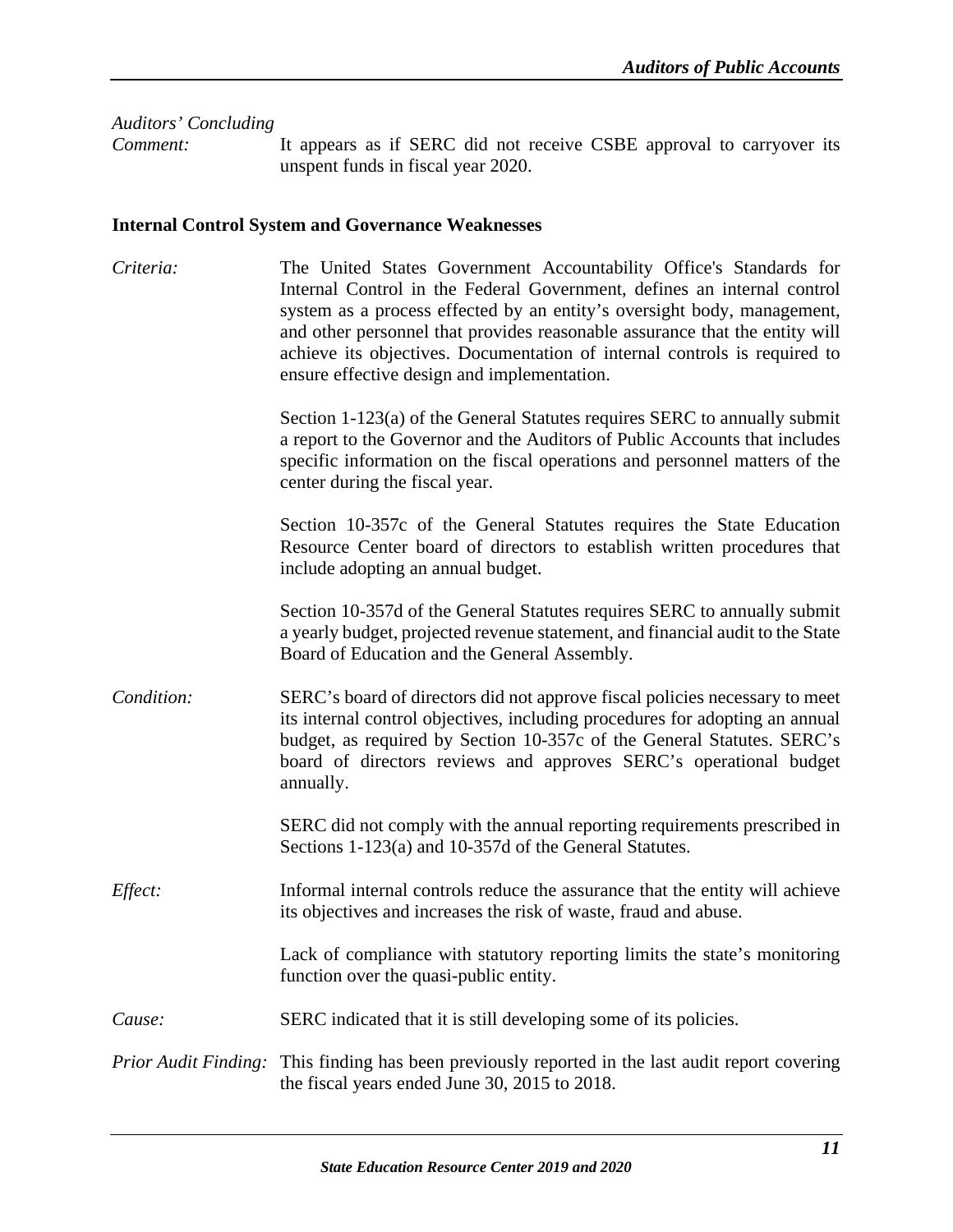- *Recommendation:* The State Education Resource Center should continue to develop and implement a comprehensive internal control system that is appropriately documented and approved by its board of directors. The internal control system should comply with the General Statutes and the agency's operational objectives. (See Recommendation 5.)
- *Agency Response:* "The State Education Resource Center is in agreement with this finding. The agency is cognizant that several policies need to be finalized. Currently, the policies are in the process of being finalized and will be presented to the Board of Directors at the February 2022 meeting to review and adopt."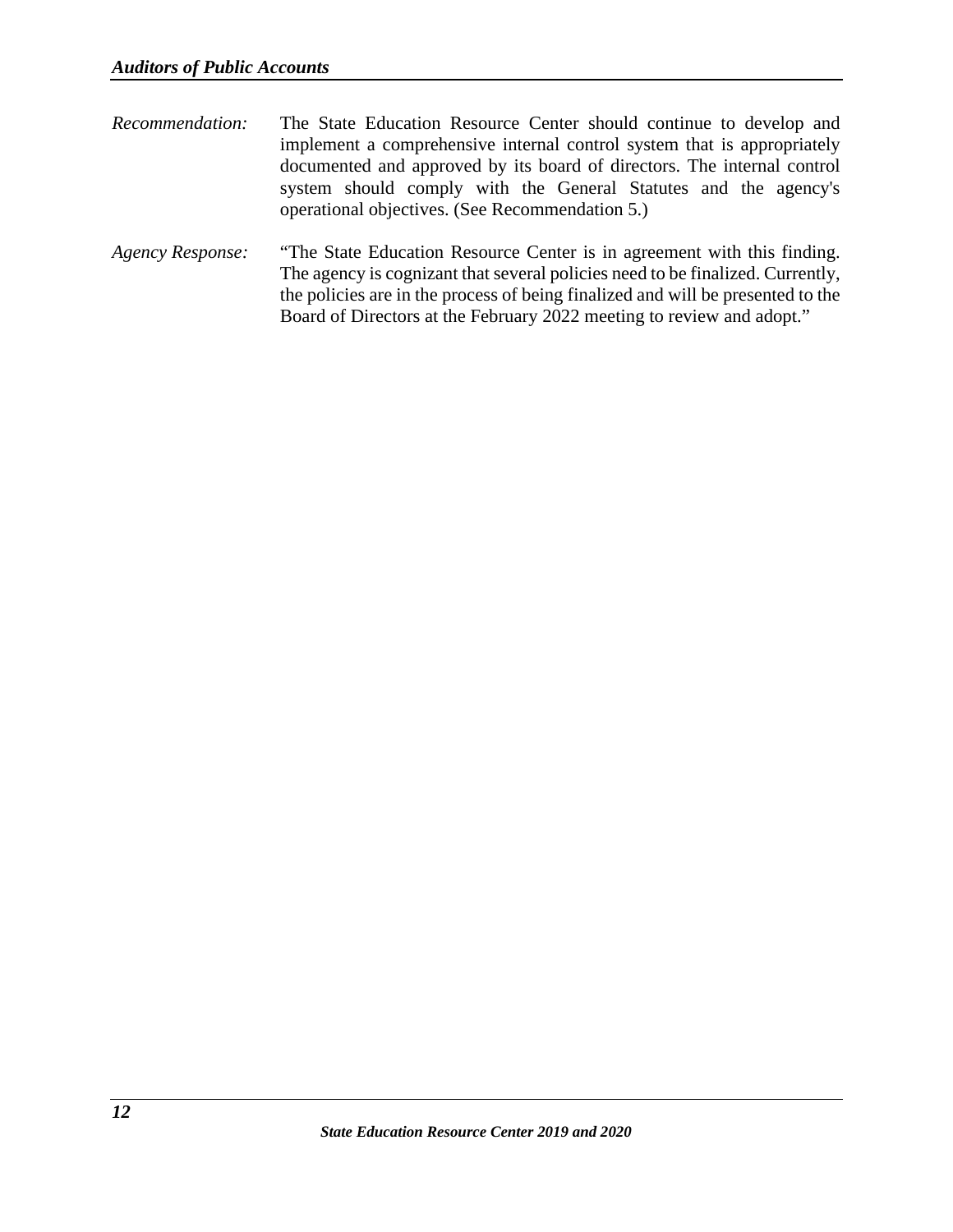# **RECOMMENDATIONS**

#### <span id="page-15-1"></span><span id="page-15-0"></span>**Status of Prior Audit Recommendations:**

Our prior audit report on the State Education Resource Center contained three recommendations and one conclusion. One has been implemented or otherwise resolved and three have been repeated or restated with modifications during the current audit.

- The State Education Resource Center should ensure that the SERC Foundation complies with its bylaws and implements policies and procedures consistent with established best practices. **This recommendation is being repeated with modifications. (See Recommendation 1.)**
- The State Education Resource Center modified its mileage reimbursement policy to be consistent with generally accepted public policy. The new policy was approved by the board of directors effective July 1, 2020." **This conclusion will not be repeated.**
- The State Education Resource Center should continue to develop a comprehensive internal control system that is appropriately documented and approved by its board of directors. The internal control system should comply with the General Statutes and operational objectives of the agency. **This recommendation is being repeated. (See Recommendation 5.)**
- <span id="page-15-2"></span>• The State Education Resource Center should implement the purchasing and credit card policies that are approved by the board of directors. **This recommendation is being repeated. (See Recommendation 3.)**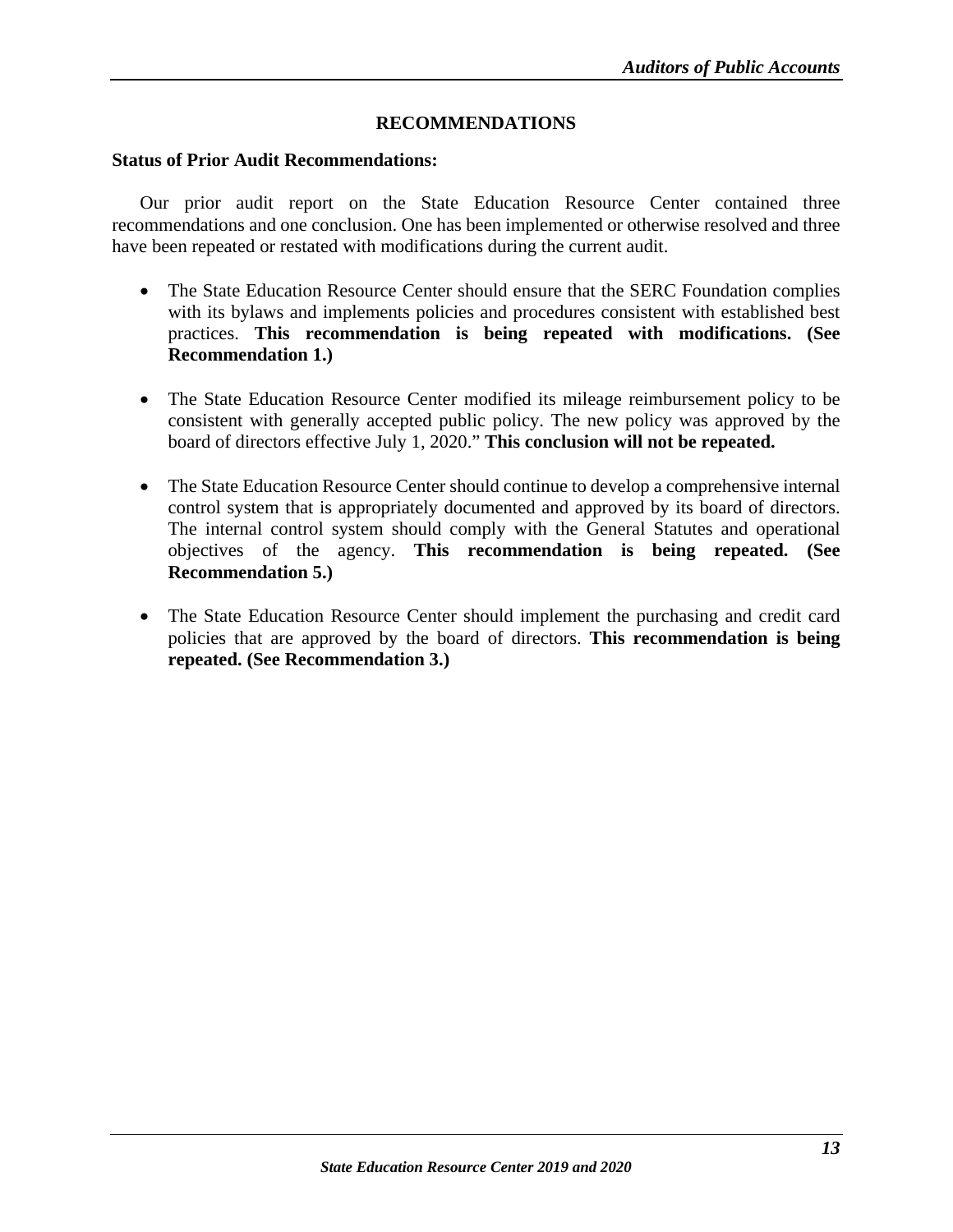# **Current Audit Recommendations:**

**1. The State Education Resource Center should ensure that the SERC Foundation financial information is accurately maintained and presented, and that it complies with the foundation's bylaws and applicable statutory requirements. SERC and the foundation should also clarify their responsibilities in their memorandum of agreement.**

Comment:

The SERC Foundation did not properly maintain its general ledger and misclassified or did not include certain entries. The foundation did not have an audit for the fiscal year ended June 30, 2019. Also, SERC did not comply with its bylaws and statutory requirements, and needs to clarify of the respective responsibilities in its written agreement with the foundation.

**2. The State Education Resource Center should ensure that it completes annual performance appraisals for all its employees and that they are promptly included in their personnel files.**

Comment:

SERC did not complete performance appraisals for one out of five employees reviewed during the audited period. In addition, in three instances, supervisors did not promptly submit completed performance appraisals to the human resources director to include in the employees' personnel files.

# **3. The State Education Resource Center should properly implement the purchasing and credit card policies that have been approved by its board of directors.**

Comment:

The executive director did not always review and approve credit card statements prior to payment.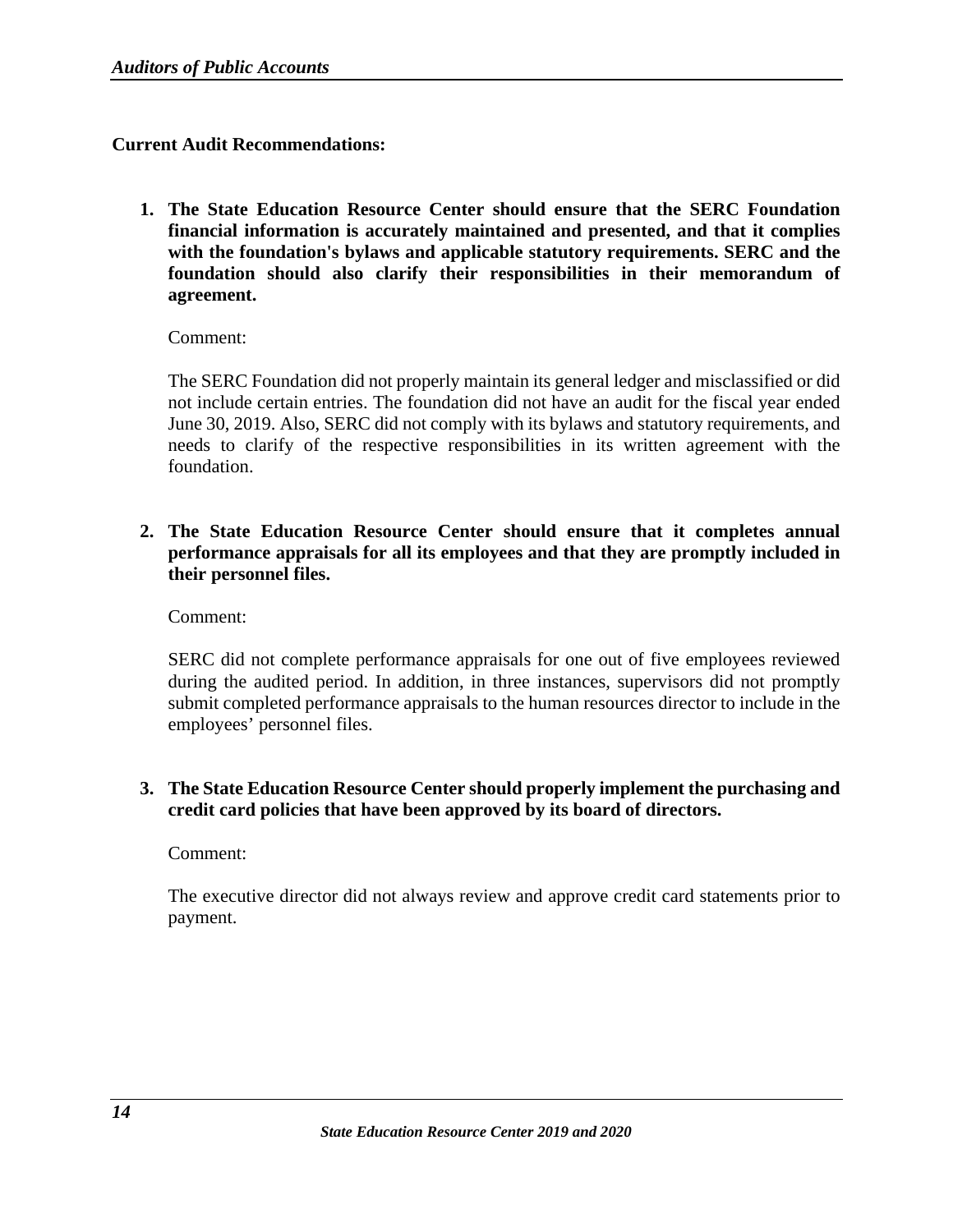**4. The State Education Resource Center should ensure that unexpended funds are appropriately returned to the Connecticut State Board of Education in accordance with their memorandum of agreement.**

Comment:

SERC did not return \$783,332 in unexpended Connecticut State Board of Education funds as of the June 30, 2020 fiscal year end as required by their memorandum of agreement.

**5. The State Education Resource Center should continue to develop and implement a comprehensive internal control system that is appropriately documented and approved by its board of directors. The internal control system should comply with the General Statutes and the agency's operational objectives.**

Comment:

The SERC board of directors did not approve fiscal policies necessary to meet its internal control objectives. Also, SERC did not comply with its annual statutory reporting requirements.